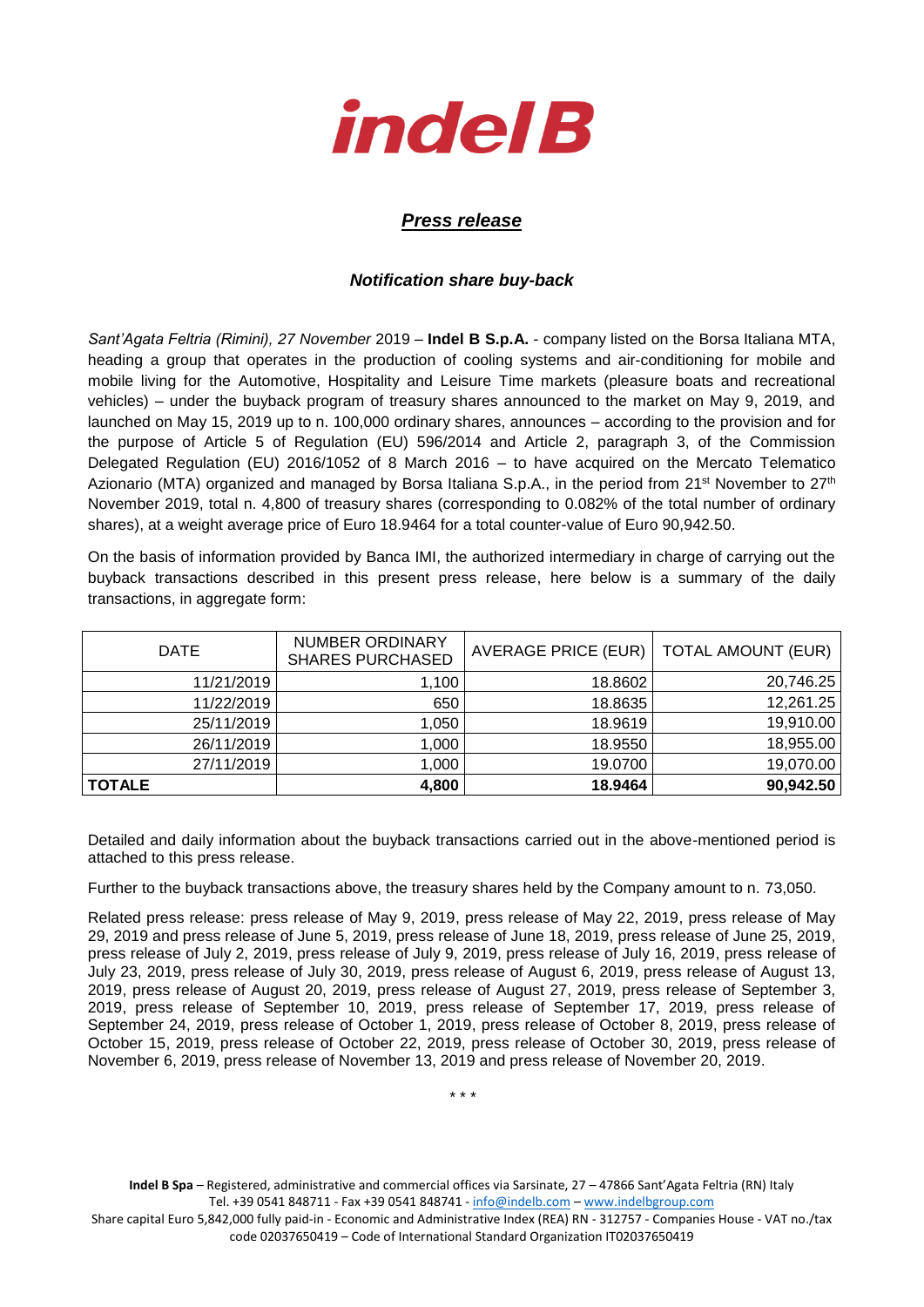This press release is available to the public at the Company's registered office, at Borsa Italiana, on the storage mechanism authorised by Consob "**1info**" [\(www.1info.it\)](file:///C:/Users/ddelietovollaro/AppData/Local/Microsoft/Windows/INetCache/Content.Outlook/T87B94UR/www.1info.it) and in the specific sections of the website [www.indelbgroup.com.](http://www.indelbgroup.com/)

\* \* \*

*Indel B S.p.A. is a company listed on the MTA segment of the Italian stock exchange and is controlled by AMP.FIN S.r.l., in turn held entirely by the Berloni family. Indel B S.p.A. heads an important Group that operates worldwide and*  has been active for the last 50 years in the mobile cooling sector applicable to the Automotive, Leisure time and *Hospitality cooling segments. The Group also operates in mobile climate control, with specific reference to the Automotive market, represented by commercial vehicles, minibuses, ambulances, agricultural and earth-moving machinery, and in the Cooling Appliances sector, which mainly comprises cellars for storing wine and small refrigerators for storing milk. The company has a market cap of approximately Euro 111 million.* 

## **Contact details**

| <i>INDEL B</i><br><b>POLYTEMS HIR</b><br><b>FAST-COM</b><br>Controller & IR<br>IR and Financial Disclosures<br><b>Media Relations</b><br>Consuelo Vagnini<br>Bianca Fersini Mastelloni<br>Paolo Santagostino<br>+39 0541 848 855<br>+39 06.69923324; +39 336742488<br>+39 349 3856585<br>consuelo.vagnini@indelb.com<br>b.fersini@polytemshir.it<br>paolo.santagostino@fast-com.it |  |
|------------------------------------------------------------------------------------------------------------------------------------------------------------------------------------------------------------------------------------------------------------------------------------------------------------------------------------------------------------------------------------|--|
|------------------------------------------------------------------------------------------------------------------------------------------------------------------------------------------------------------------------------------------------------------------------------------------------------------------------------------------------------------------------------------|--|